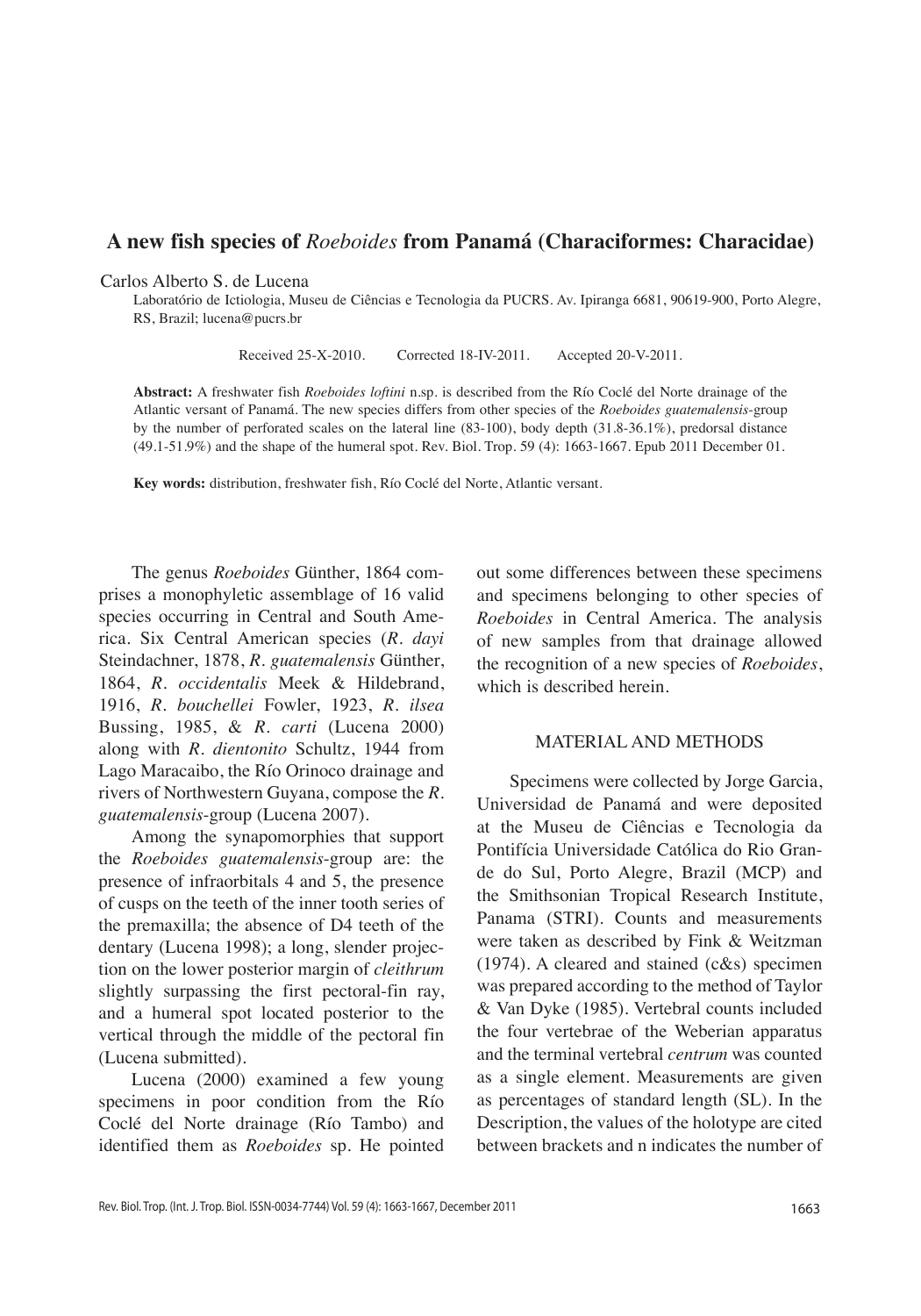specimens. The comparative material is cited in Lucena (2000).

### RESULTS

*Roeboides loftini*, new species

Fig. 1; Table 1

## *Roeboides* sp. Lucena 2000:51 (short diagnosis).

**Holotype:** STRI-7655 (65.1mm SL), Río Turbe, tributary of Río San Juan, upper Río Coclé del Norte drainage, Panamá, 08º 47'05'' N - 80º 38'10'' W, 2009, Jorge Garcia.

**Paratypes:** STRI-7656 (3, 44.4-64.6mm SL), same locality as holotype; STRI-7657 (14, 39.7-80.2mm SL, 1 c&s specimen, 65.0mm SL), Río Turbe, tributary of Río San Juan, upper Río Coclé del Norte drainage, Panamá. 08º47'09'' N - 80º 37'55'' W, MCP 45775 (3, 57.7-75.1mm SL), same locality as STRI-7657.

**Non-types:** STRI 400 (9, 35.0-65.1mm SL), Río Tambo, Río Coclé del Norte drainage, Panamá (Lucena, 2000).

**Diagnosis**: *Roeboides loftini* is a member of the *R*. *guatemalensis*-group. It differs from *R*. *occidentalis*, *R. dayi*, and *R. dientonito* by the number of lateral line scales (83-100 vs. 51-80), from *R. dayi* and *R. dientonito* by the number of scale rows above the lateral line (20-22 vs. 10-18) and around the caudal peduncle (27-30 vs. 17-24), and from *R. dientonito* by the number of scale rows below the lateral line (20-24 vs. 17-21). *Roeboides loftini* differs from *R. ilsea*, a species with a high number of lateral line scales (84-93), by the lower body depth (31.8-36.1%, mean=33.7% vs. 36.9-41.8%, mean=38.8%) and shorter predorsal distance (49.1-51.9%, mean=50.4% vs. 51.4-55.9%, mean=52.9%). *Roeboides loftini* differs from other Central American species, *R. bouchellei*, *R. guatemalensis* and *R. carti* in the shape of the humeral spot. *Roeboides* 

*bouchellei* exhibits a small, sometimes inconspicuous, slightly vertically elongate humeral spot, extending over 3 or 4 horizontal rows of scales and 2 or 3 vertical rows, whereas *R*. *loftini* exhibits a conspicuous, slightly rounded humeral spot extending over 5-7 horizontal rows of scales and 5-8 vertical rows. In addition, *R. loftini* has a tenuous, short extension on the anterodorsal portion of the humeral spot (Fig. 1) which is absent in *R. bouchellei*. The humeral spot of *R. carti* reaches or surpasses the vertical through the origin of the anal fin and, in adults, extends posteriorly to the vertical through the origin of the dorsal fin (Lucena 2000). *Roeboides guatemalensis* has a large, anteriorly sometimes bifurcate, black stripe, extending between the vertical through the middle of the pelvic fin and the vertical near the posterior *terminus* of the base of the dorsal fin (Lucena 2000). *Roeboides loftini* differs from *R. carti* and *R. guatemalensis* by its rounded humeral spot located far from the verticals through the origins of the dorsal and anal fins (5-8 and 3-5 vertical series of scales, respectively).

**Description:** Table 1 presents the morphometric data for the holotype and 20 paratypes. Predorsal profile elevated and convex from base of supraoccipital process to dorsal fin origin; posteroventrally sloped along dorsal-fin base and straight from *terminus* of dorsal fin base to caudal peduncle. Ventral profile convex from lower lip to anal fin origin; straight along anal fin base. Mouth subterminal with lower jaw slightly shorter than upper jaw. Snout profile convex from dorsal view. Maxilla expanded anteroposteriorly, extending posteriorly to vertical through middle of orbit or slightly beyond that point. Premaxilla with two large mamilliform teeth projecting anteriorly from each side of upper jaw at margin of lip. Rows of teeth irregular. Outer row with 4 to 6 conical teeth, rarely with side cusps. Inner row with 3 to 5 mamilliform-like teeth with two small lateral cusps. Maxilla with 9-14 teeth; first five to seven conic with one or two mamilliform teeth displaced towards lateral surface of bone and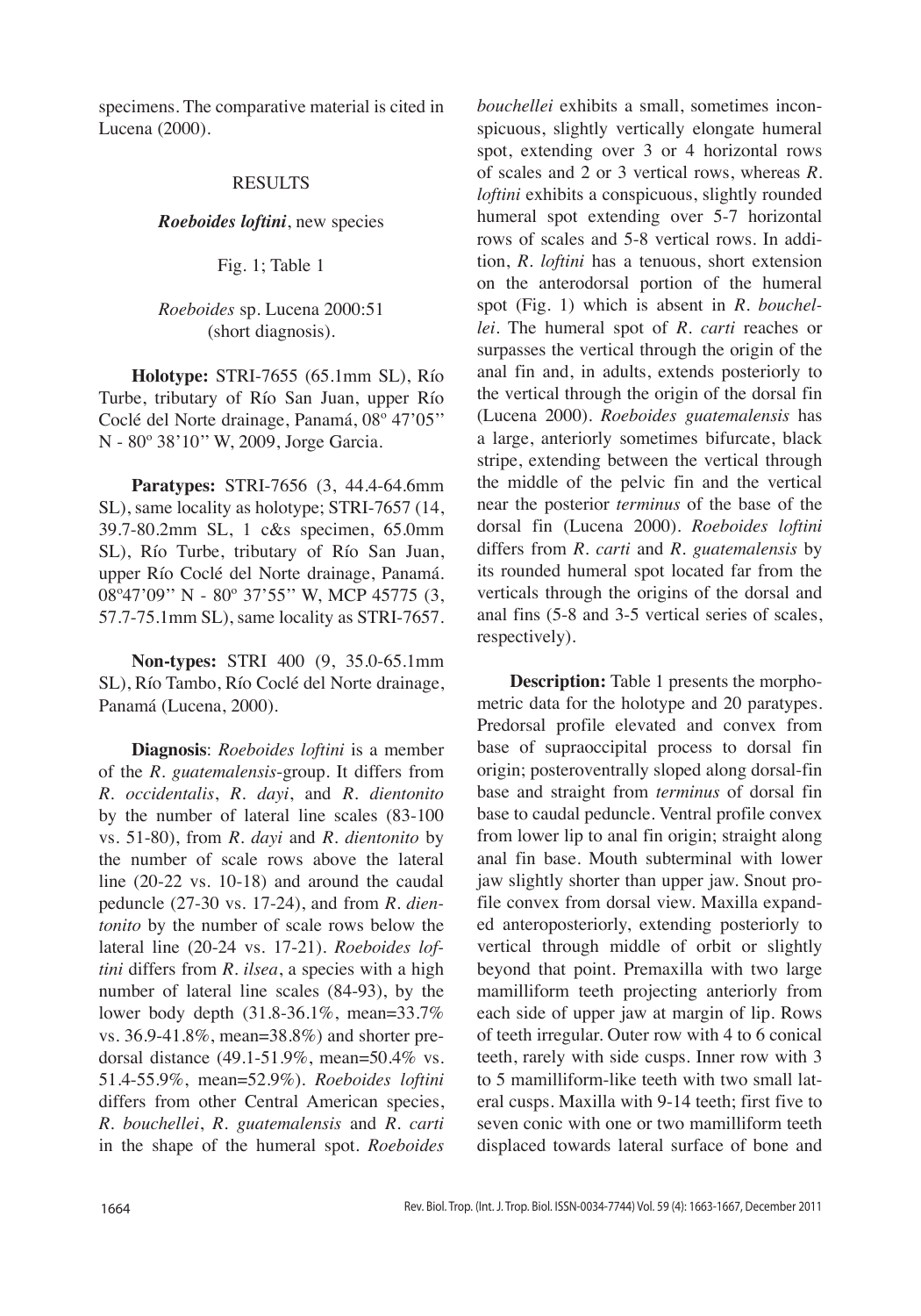

**Fig. 1.** *Roeboides loftini* n. sp., STRI-7655 (65.1 mm SL), holotype, Río Turbe, tributary of Río San Juan, upper Río Coclé del Norte drainage, Panama. Scale bar=10mm.

|                        |                             | Paratypes |      |      |                 |
|------------------------|-----------------------------|-----------|------|------|-----------------|
|                        | Holotype                    | Range     |      |      |                 |
| Measurement            |                             | low       | high | mean | SD <sub>.</sub> |
| Standard length (mm)   | 65.1                        | 44.4      | 80.2 | 61.2 |                 |
|                        | percents of standard length |           |      |      |                 |
| Body depth             | 35.3                        | 31.8      | 36.1 | 33.7 | 1.263           |
| Predorsal length       | 50.3                        | 49.1      | 51.9 | 50.4 | 0.805           |
| Preanal length         | 46.3                        | 44.5      | 50.0 | 47.6 | 1.608           |
| Prepectoral fin length | 27.0                        | 24.9      | 34.1 | 26.9 | 2.184           |
| Prepelvic fin length   | 36.7                        | 33.1      | 39.5 | 35.6 | 1.425           |
| Caudal peduncle length | 8,1                         | 8.1       | 10.7 | 9.5  | 0.740           |
| Caudal peduncle depth  | 8,1                         | 6.3       | 8.4  | 7.5  | 0.493           |
| Head length            | 28.2                        | 24.5      | 28.3 | 26.1 | 0.895           |
|                        | percents of head length     |           |      |      |                 |
| Snout length           | 26.6                        | 23.0      | 30.2 | 26.4 | 2.164           |
| Orbital diameter       | 32.0                        | 31.2      | 39.5 | 34.8 | 2.160           |
| Upper-jaw length       | 46.7                        | 39.5      | 48.0 | 45.3 | 2.460           |
| Interorbital width     | 23.3                        | 21.0      | 36.0 | 24.6 | 2.927           |

TABLE 1 Morphometric data for *Roeboides loftini*, n. sp*.*, n=20 for all values of paratypes

followed by conic or mamilliform-like teeth along ventral border of bone. Dentary with one large mamilliform teeth projecting anterolaterally and laterally (Lucena, 1998). Two anteriormost dentary tooth larger, mamilliform, weakly tricuspid and followed by two or three smaller

conic and one mamilliform-like tricuspid teeth and then 9-14 smaller conic teeth posteriorly curved lingually.

Gill-rakers long, upper limb with five to seven rakers (n=20, mode=6) [6], lower limb with nine or ten rakers (n=20, mode=9) [9].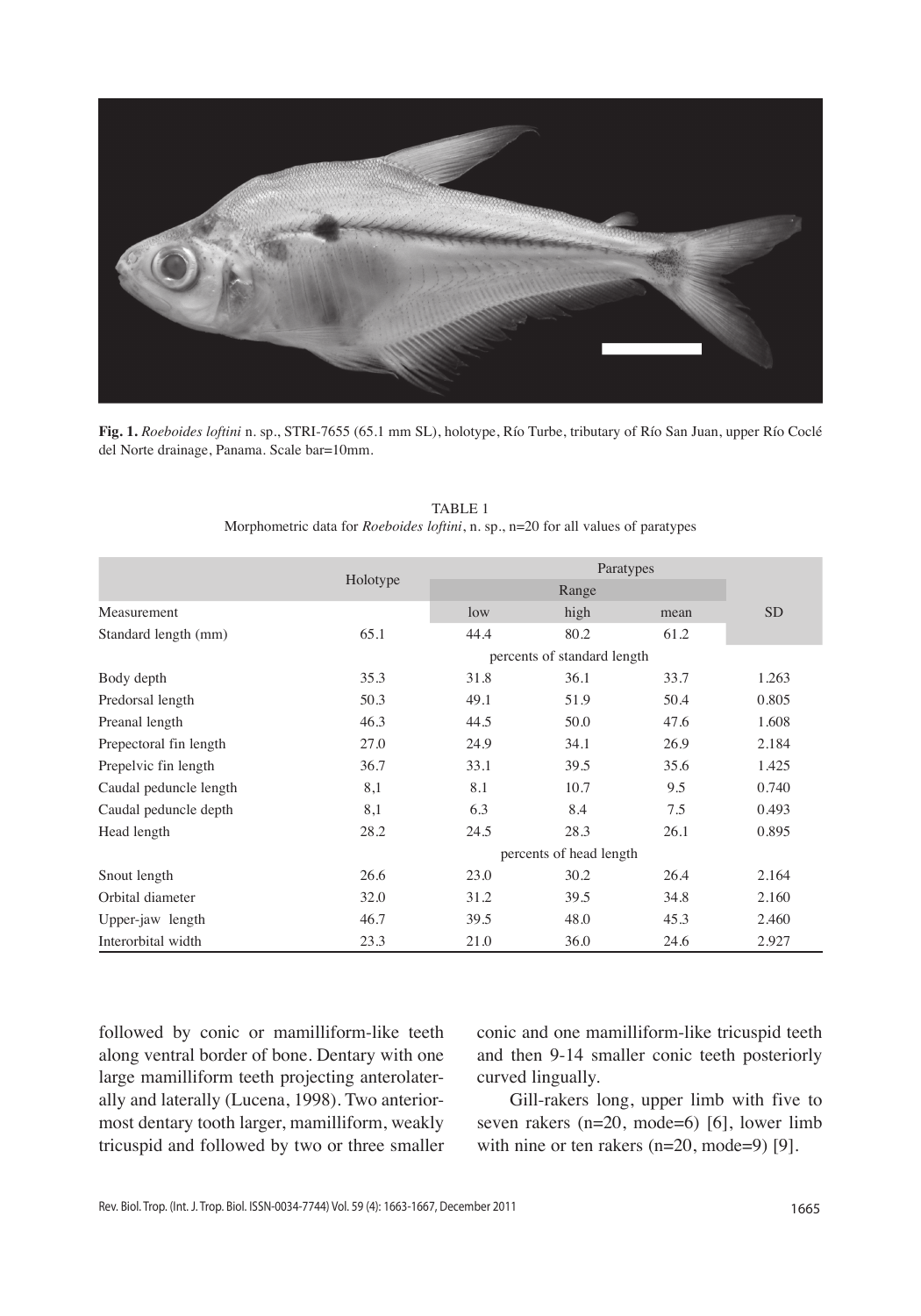Dorsal fin rays i+9 (n=20). Fin origin situated approximately slightly beyond vertical through origin of anal fin. Anal fin rays iv-v, 45-50 (n=20, mode=47) [46]. Males with one or two small, retrorse bony hooks per segment on first to seventh or eighth segmented rays. Pectoral fin rays  $i+12-14$  (n=19, mode=13) [12]. Tip of longest ray falling slightly short of, or reaching, anal fin origin. Pelvic fin rays i,7 (n=20). Longest pelvic ray extending beyond anal fin origin. Males with one bony hook per segment present from first to seventh segmented anal fin rays. Caudal fin forked with 19 principal rays (n=20).

Lateral line scales  $83-100$  (n=20, mode=88/89) [85]. Scale rows above lateral line 20-22 (n=20, mode=20) [21]; scale rows below lateral line  $20-24$  (n=19, mode=22) [22]; scale rows around caudal peduncle 25-30 (n=10, mode=29/30) [20]. Precaudal vertebrae 15; caudal vetrabrae 23; total vertebrae 38 (n=1 c&s specimen).

**Color in alcohol:** Ground color yellowishtan. Dorsal portions of head and body densely pigmented dark brown. Conspicuous dark lateral band extending between margin of opercle and caudal fin base. Expanded posteriorly into large spot on caudal peduncle. Slightly dusky lateral band situated anterior of humeral spot. Most specimens with chromatophores concentrated along the myosepta within lateral band resulting in chevron-shaped marks. Conspicuous black humeral spot distinctly separated from verticals through origins of dorsal and anal fins by 5-8 and 3-5 rows of scales, respectively. Humeral spot in well-preserved specimens shows faint dorsal, anteriorly-oriented extension. Fins, especially dorsal and anal fins, dusky.

**Color in life:** Overall coloration silvery or yellowish. Tip of snout black. Dark midlateral stripe sometimes inconspicuous and hidden by silvery lateral band. Dark humeral spot conspicuous. Caudal peduncle spot dark diffuse. Caudal fin yellow. Tip of caudal-fin rays clear. Other fins slightly yellowish.

**Etymology:** The specific epithet, *loftini*, is a patronym in honor of Dr. Horace Loftin in recognition of his contributions to our knowledge of the distribution of the freshwater fishes of Panamá.

**Distribution:** The species is known only from the Río Coclé del Norte drainage, an Atlantic versant drainage of Northwestern Panamá.

### DISCUSSION

*Roeboides loftini* has an incomplete infraorbital series. One of the synapomorphies of the *R. guatemalensis*-group is a complete infraorbital series with the presence of the fourth and fifth infraorbitals (Lucena submitted). The condition present in *R. loftini* may be parsimoniously considered an autapomorphy.

In addition to *R. loftini*, five species of *Roeboides* occur in Panamá, all showing disjunct distributions: *R. dayi*, *R. guatemalensis*, and *R. carti* from the Atlantic versant, and *R. occidentalis* and *R. bouchellei*, from the Pacific versant**.** Along the Atlantic versant of Panamá, the Río Coclé del Norte drainage represents the westernmost occurrence of *Roeboides*. *R. bouchellei*, another species that may occur in the Atlantic drainages of Central America, has its distribution from Río Matina, Costa Rica (Bussing 2002) to the Río Negro drainage (or Río Sico Tinto), Honduras (Matamoros *et al.* 2009). This apparent gap in the Atlantic versant distribution of Panamá may be due to the lack of collections in that area. *Roeboides* is absent along the Atlantic coast of Central America North from Río Negro, Honduras.

### ACKNOWLEDGMENTS

I am grateful to the following: Jorge García, Universidad del Panamá, for sending the specimens that served as the basis of the description of the new species; Rigoberto Gonzáles G., for his help in sending specimens since 1999 and for the suggestion of the specific